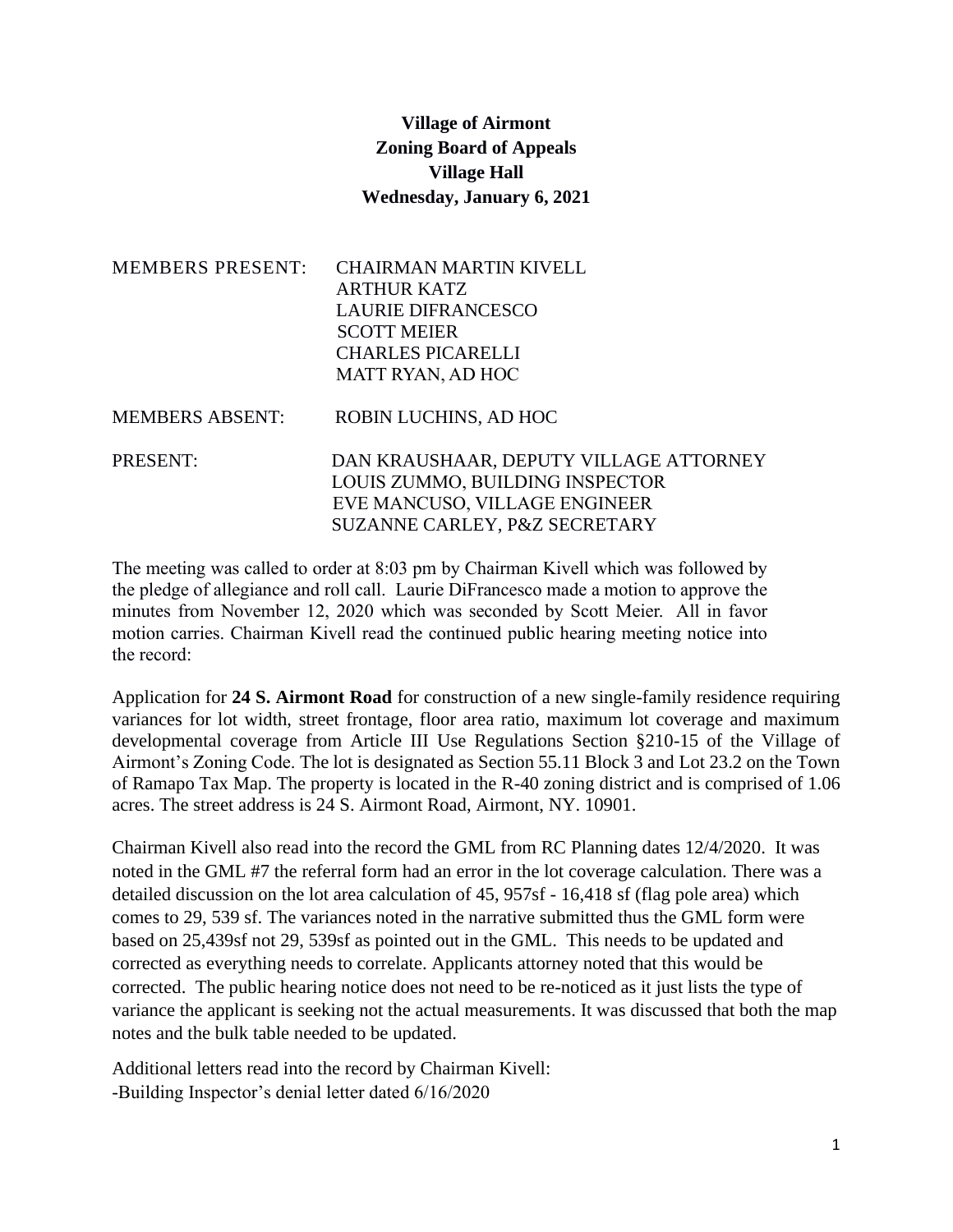-RC Sewer dated 12/8/2020

-RC Highway date 11/23/2020

-No RC Dept. of Health comments due to Covid-19 being priority will need to be a condition of approval - Letter from Applicants Attorney Kevin Conway to the Building Inspector dated 10/12/2020 -Building Inspectors response to Kevin Conway dated 10/23/2020

Eve Mancuso Village Engineer summarized in her letter dated 12/30/2020 that the subject lot was created by a re-subdivision of Lot 3 which was initially created in the Willow Green Subdivision. In 2005 the Village Planning Board waived the initial 1983 Town restriction of no further subdivision of lot 3; thus lots 3A and 3B were created. (See Note 26 of Filed Map). The lot is considered a flag lot. Access to this lot is by means of a private drive currently shared by three existing dwellings. Cross access/egress easements and utility easements are noted on the Filed Map. The applicant is seeking to construct one new single-family dwelling on a vacant, undeveloped wooded piece of land. New variances are being sought for Development Coverage and Floor Area Ratio.

The filed map for this Subdivision in 2006 noted specific setbacks to the Bulk Zoning attached to the newly created lot 3B; a rear yard setback for lot 3B as 111.7 feet, a front yard setback of 87 feet, development coverage of 24.4 % and an FAR of .06. Clarification or interpretation is needed to determine if variances are also required for rear yard setback and front yard setback in addition to those requested. Eve Mancuso's letter had 13 engineering items that the applicant needs to comply with and respond to.

Attorney for the applicant Kevin Conway discussed the plans that his client submitted for a proposed single family residence which would increase property values. The home would include a foyer, small study, family dining room, kitchen dinette, large master bedroom and three bedrooms with a three car garage. There is private drive currently used with neighbors and a utility easement. Dan Kraushaar asked that they get the neighbor to agree to a Road Maintenance Agreement.

Laurie DiFranacesco asked for clarification on the previous approval of 2005. It appears that the history of the previous approval was for a specific set back in size so that the person who owned it was going to build for a specific family member to live next to one another. The 16,000sf was FAR and developmental coverage and it changes the facts. The front yard went to 25 ft. Need to clarify if these variances are still required. Bill Johnson the engineer for the applicant explained that the developmental coverage in the original subdivision approval had a bulk table of 40% and now it is currently 20%. With the current plan the developmental coverall is 52% and if use the flag pole its 33%. The Building Inspector read the definition of a flag lot from the code. Arthur Katz brought up what was approved in the resolution of 2005. Dan Kraushaar explained that the approval in 2005 was for what was to be built then and it never was. Now they are coming in for new variances and the new updated code clearly applies.

There was discussion on the sf of the proposed home of 8,300 sf. Kevin Conway explained that it is due to the family size and what the applicant requires and that it is situated the way it is because it is on a flag lot. Chairman Kivell and the ZBA asked if the applicants representatives had information for the size/sf of the homes in the vicinity surrounding the application. He didn't have anything but would prepare it for the next ZBA Meeting. Dan Kraushaar explained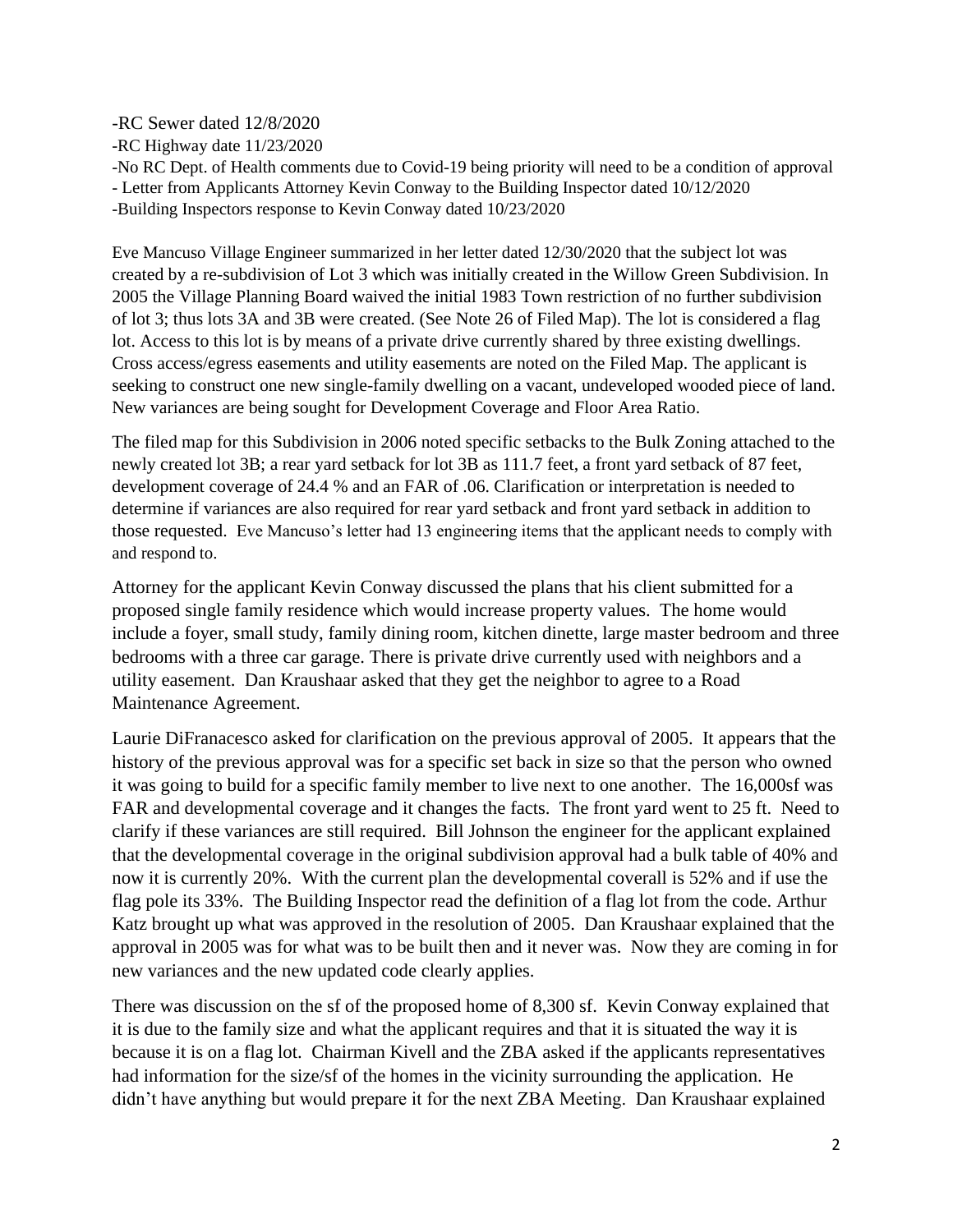that the sf is part of the consideration on the impact of the neighborhood. Is it consistent with other houses in the neighborhood as part of the standards it needs to be demonstrated.

Kevin Conway also explained that part of the calculation with a flag lot drives the house to be larger, the new owner requires the size to accommodate his family and it is a unique situation due to the flag lot. It is not a negative change he believes it to be a positive change to the neighborhood and will raise property values.

Dan Kraushaar explained that there are five things to prove for an area variance: Undesirable change in the neighborhood, alternative strategies, substantiality, minimal impact on the environment and whether or not the variance request is a self-created difficulty. He also noted that in order to over- ride the negative GML comments these are things that need to be demonstrated in a resolution.

Eve noted that the pre-existing driveway up to the turn and continuing to the three car garage needs to be added on the plans. There was a discussion on if the driveway did not include a huge turnaround it may be better for drainage. The applicants engineer noted it cannot be done. Eve noted that she needs to review the drainage calculations as she only received them today. There was a discussion on the basement and possibly making it unhabitable. Scott Meier pointed out that by eliminating the basement and not making it living space it only helps with the FAR it does not reduce the developmental coverage which is the biggest concern.

The ZBA asked if the architect was on the meeting as it appears the calculations do not add up properly. The elevations were unclear. The east elevation shows no flooding and they want to look at the south and east elevations. It says north but is incorrect. Laurie DiFrancesco reviewed the garage calculations and the code with the Building Inspector. The measurements do not meet the code 6 ft too narrow and 2 ft too short. Kevin Conway noted it that he would request the changes and come back with a revised plan and eliminate the basement and make it non habitable, they would discuss with the architect the garage stalls and look at the developmental coverage and all the engineering items. He would also prepare analysis on the size of the homes in the area for the ZBA to review.

Arthur Katz made a motion to open the public hearing at 9:17pm Scott Meier seconded it. All in favor.

Linda and Ed Vogel 12 Madison Hill Road – concerned with the size of the home as it changes the demographics and character of the neighborhood.

Deidre Young 10 Madison Hill Rd – concerned about the water and mentioned that there was a drainage easement and a natural spring and there is always water all over the roads concerned that this project will bring in more water.

Dorothy Wright 6 Madison Hill Road – biggest concern is the drainage. She read into the record a letter from Joseph Nuzzi who resides at 2 Madison Hill Road and he opposes the project.